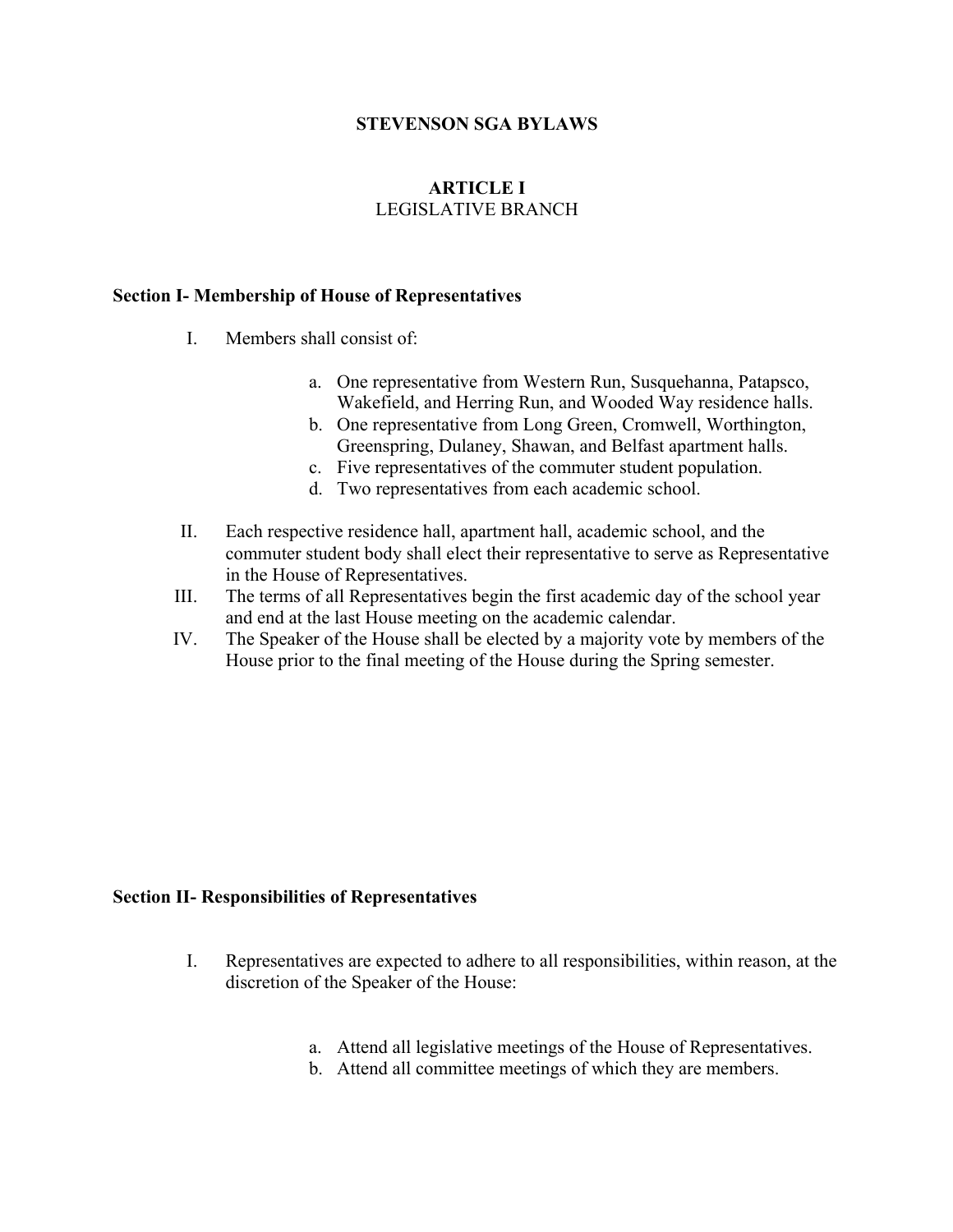- c. Attend all training sessions that are applicable, as designated by the Speaker.
- d. House meetings will be held twice a month.
- e. During the meetings, the House members should meet in the perspective committees to work on what was designated to them by the committee head.
- f. All general body House members should be present at the meeting unless notifying the Speaker of the House with a suitable reason that they approve.
- g. Sponsor at least one piece of legislation per semester.
- II. All Representatives must make an active effort to engage and be available to their respective peers. This will be monitored and enforced by the Speaker of the House.
- III. A Representative cannot:
	- a. Concurrently serve in an appointed Executive, or Judicial Branch role.
	- b. Laterally shift to a different Representative position without proceeding through the standard appointment process.

## **Section III- Representative Vacancies**

- I. In the event a Representative position for any of the residence halls, apartment quads, academic schools, or the commuter student body is vacant, the Judicial Board will open applications no less than 2 weeks after the vacancy (unless the vacancy window falls into an election for said position) and submit up to two names for the respective position to be voted on and approved by the House of Representatives by a majority vote.
- II. If certain vacancies cannot be filled, the position shall remain vacant until the Judicial Board finds at least one name to submit to the House for approval.

## **Section IV- Duties of The Speaker of The House**

- I. Preside over all House meetings;
- II. The Speaker must have served as Representative for one academic year;
- III. Decide on date, time, and location of all House meetings;
- IV. Arrange for multiple guest speakers from faculty, staff, and community partners;
- V. Organize Representatives into committees based on personal preference and the mission of the club being represented;
- VI. Create Ad Hoc committees when necessary;
- VII. Establish individual parliamentary procedure for House meetings;
- VIII. Establish general procedural rules for the House;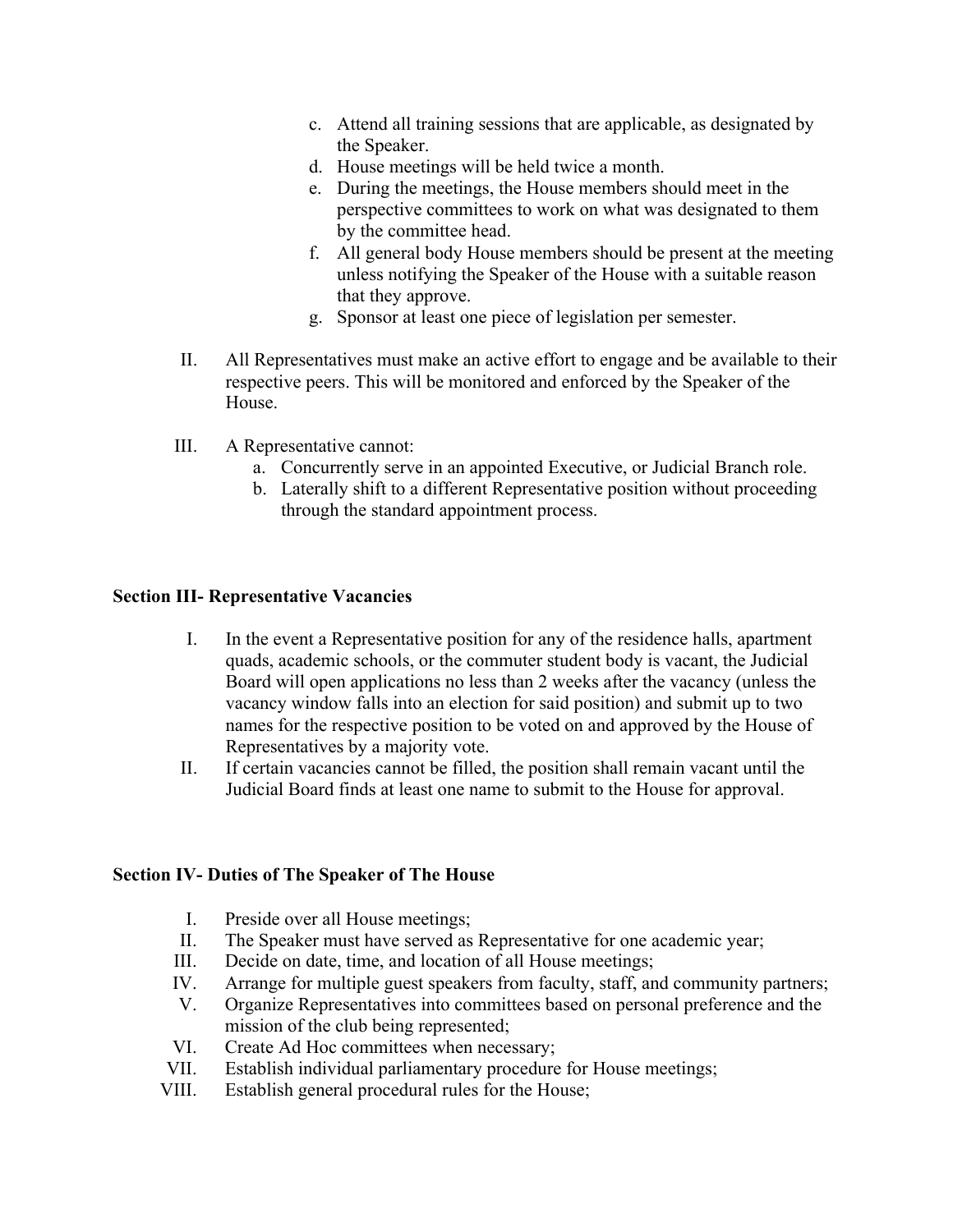- IX. Serve as ex-officio, non-voting member on the Executive Cabinet;
- X. Chair the Club Relations committee in the House.
- XI. Maintain an accurate record of Representative's attendance to ensure proper fines are enforced.
- XII. Attend the allocation meeting each academic year with Director of Finance, SGA President, SGA Vice President, SGA Advisor, and Assistant Director of Student Activities.
- XIII. Assimilate important SGA deadlines regarding required forms including:
	- a. Club Statement of Understanding;
	- b. Advisor Agreement forms;
	- c. Budget Allocation; and
	- d. Club Registration;
- XIV. Approve legislation to move to the House floor.
- XV. Present and communicate House approved legislation to the Executive Cabinet.
- XVI. Act as an SGA representative in campus meetings and specialized committee meetings when available.
- XVII. Act as an SGA representative at campus events when available.

## **Section V- Committees & Membership**

- I. Representatives shall serve on at least one House committee, and may serve on more than one, at the discretion of the Speaker.
- II. Representatives from each grade will chair their individual Class committees and determine its membership based on Representatives being in their respective grade.
- III. The Speaker may grant exceptions for committee membership.
- IV. The Chairs of each committee will be chosen by the Speaker.
- V. The Standing Committees are as follows:
	- a. The Committee on Club Relations:
		- I. Responsible for overseeing the relations and communication between clubs and organizations and the Student Government Association.
		- II. Responsible for overseeing new club requests and ensuring all clubs and organizations are running smoothly and effectively.
		- III. Responsible for providing clubs and organizations with the resources they request within budget constraints.
	- b. The Committee on Diversity & Inclusion:
		- I. Commits itself to diversity as it relates to awareness, education, respect and practice at every level of the organization.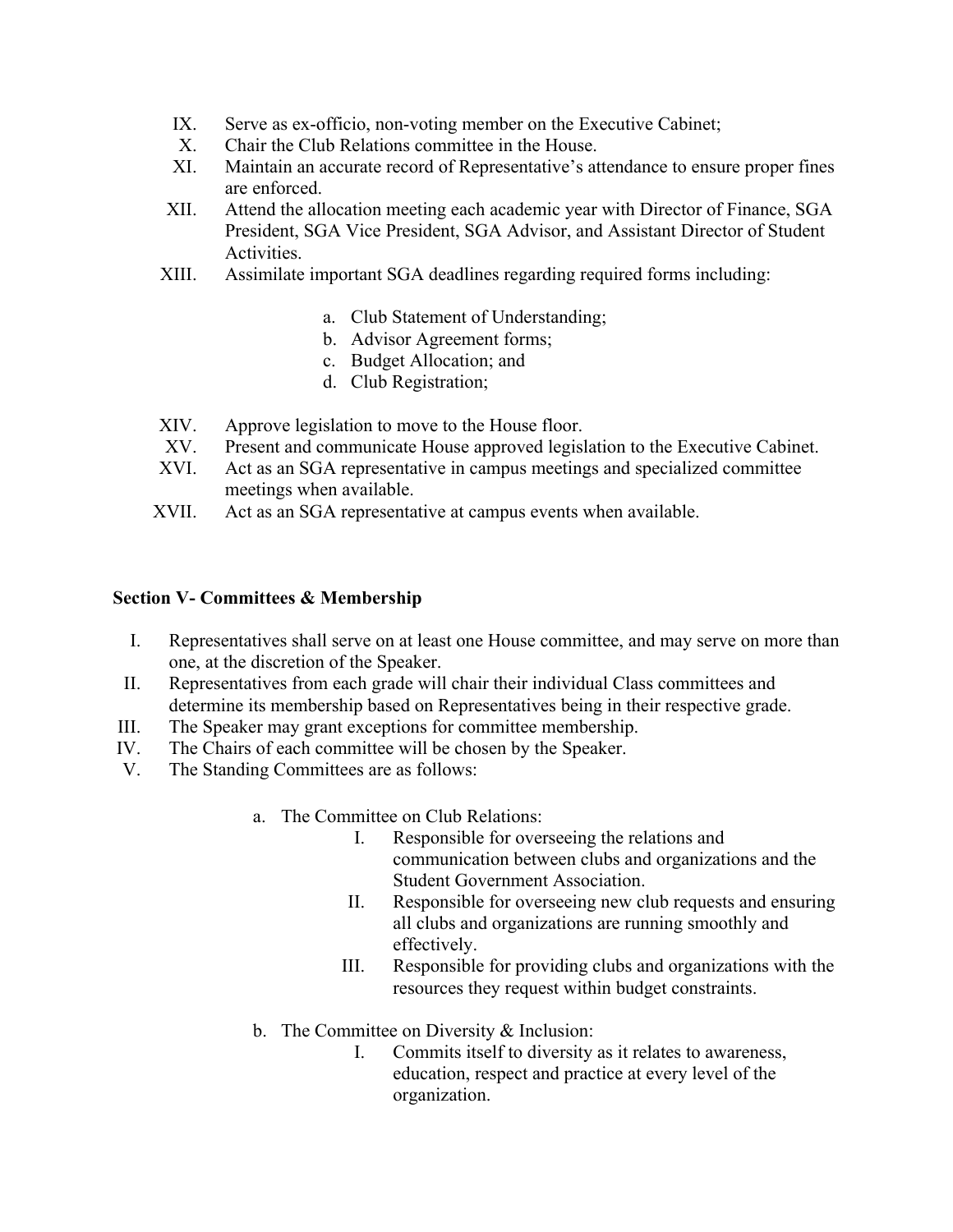- II. Committed to understanding and meeting the diverse needs of the student body and the radical inclusion of all students.
- III. Committed to fighting injustice and inequity as it relates to the quality of student life at Stevenson University.
- c. The Committee on Service & Philanthropy:
	- I. Serve the Stevenson University community, as well as surrounding Baltimore community, through the creation, planning, and execution of various service projects throughout the SGA term.
	- II. Assist Stevenson University clubs and organizations with proposed and planned service projects by providing student assistance, resources, and promotion aid.
- d. The Committee on Marketing & Public Relations:
	- I. Responsible for marketing for the Student Government.
	- II. Responsible for assisting clubs and organizations create flyers and other marketing tools as well as educate clubs and organizations on the most effective marketing strategies.
- e. The Committee on Student Services:
	- I. Responsible for a variety of projects and initiatives that pertain to the aid of students regarding student life and issues on campus.
	- II. Addresses concerns that range from facilities to wellness and includes anything not addressed by other committees.
	- III. Takes concerns directly from the student body and addresses them with the aim to advocate for the student body.

# **Section VI- Membership of the Senate**

- I. Members shall consist of:
	- a. One representative from each club/organization recognized by SGA
- II. Each club/organization shall designate a member to serve as Senator in the Senate, the process may be left to each club/organization. Once a Senator is chosen, they must fill out the Senate Application which will be published on August  $1<sup>st</sup>$  of every year.
- III. The terms of all Senators begin the first academic day of the school year and end at the last Senate meeting on the academic calendar.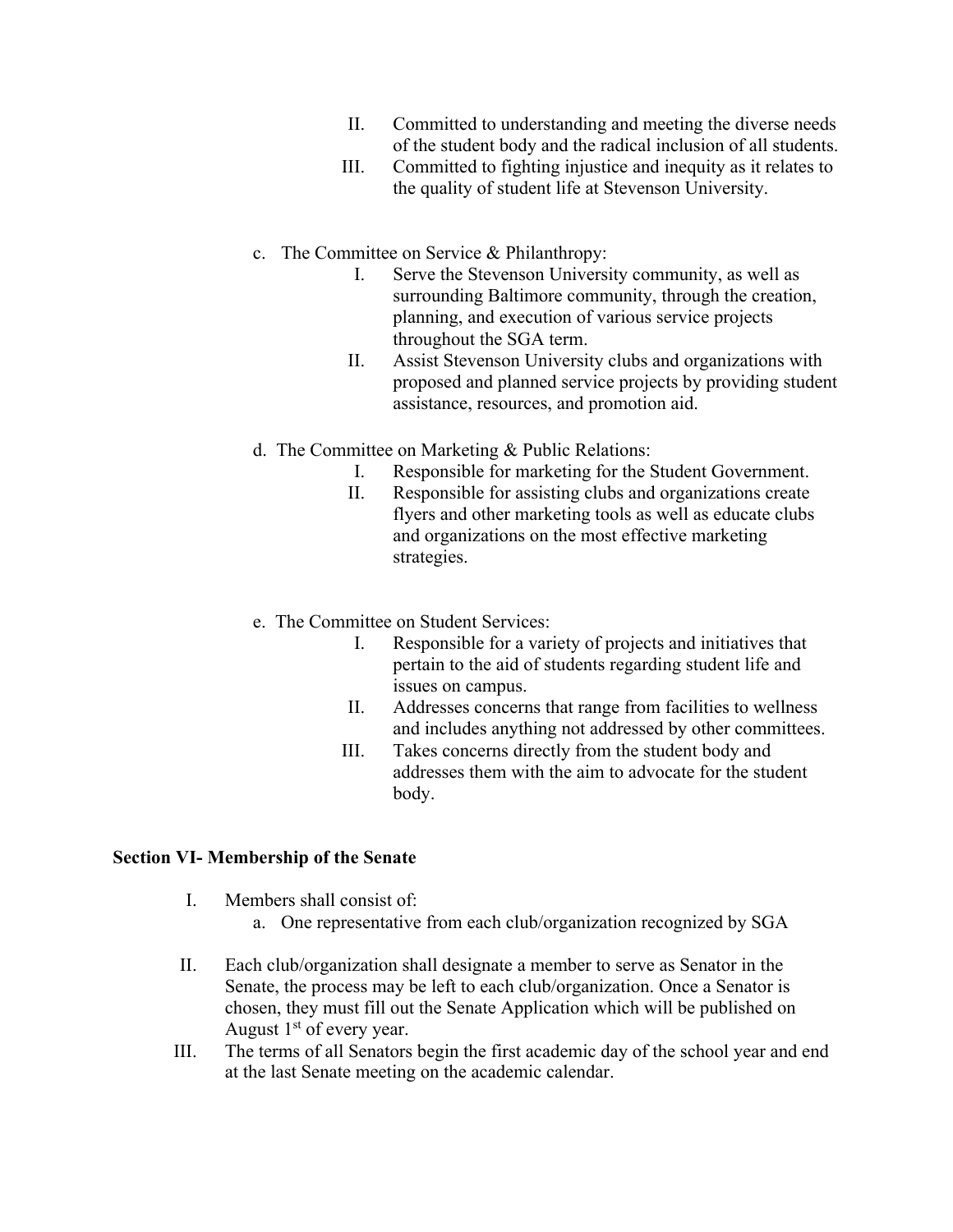## **Section VII- Responsibilities of Senators**

- I. Senators are expected to adhere to all responsibilities, within reason, at the discretion of the Vice President:
- II. Attend all legislative meetings
- III. Attend all training sessions that are applicable, as designated by the Vice President.
- IV. Approve creation of clubs/organizations by a majority vote after it has received approval from the Office of Student Activities. Following approval, the vote must be approved by the Executive Cabinet, and may be vetoed by the President. The Senate may override the veto by a two-thirds (2/3) majority.
- V. The Senate shall approve special funding requests by a two-thirds (2/3) vote.
- VI. Senators must make an active effort to engage and be available to their respective club/organizations. This will be monitored and enforced by the Vice President.
- VII. Senate meetings will be held once to twice a month.
- VIII. During the meetings, the Senate members should meet in the perspective committees to work on what was designated to them by the committee head.
- IX. All general body Senate members should be present at the meeting unless notifying the President of the Senate with a suitable reason that they approve.
- X. A Senator cannot:
	- a. Concurrently serve in an appointed Executive and Judicial Branch role.
	- b. Concurrently serve as President or Vice-President of a different club/organization that is either active and funded or active and non-funded through SGA.
	- c. Laterally shift to a different Senator position without proceeding through the standard appointment process.

# **Section XIII- Senator Vacancies**

I. In the event a Senator position for a club/organization is vacant, that club/organization may appoint a new Senator to carry out the remainder of the term.

# **Section IX- President & President Pro Tempore of the Senate**

# **Subsection A: The President of the Senate**

- I. The Vice President shall serve as the Presiding Officer of all Senate meetings.
- II. Establish individual parliamentary procedure for Senate meetings;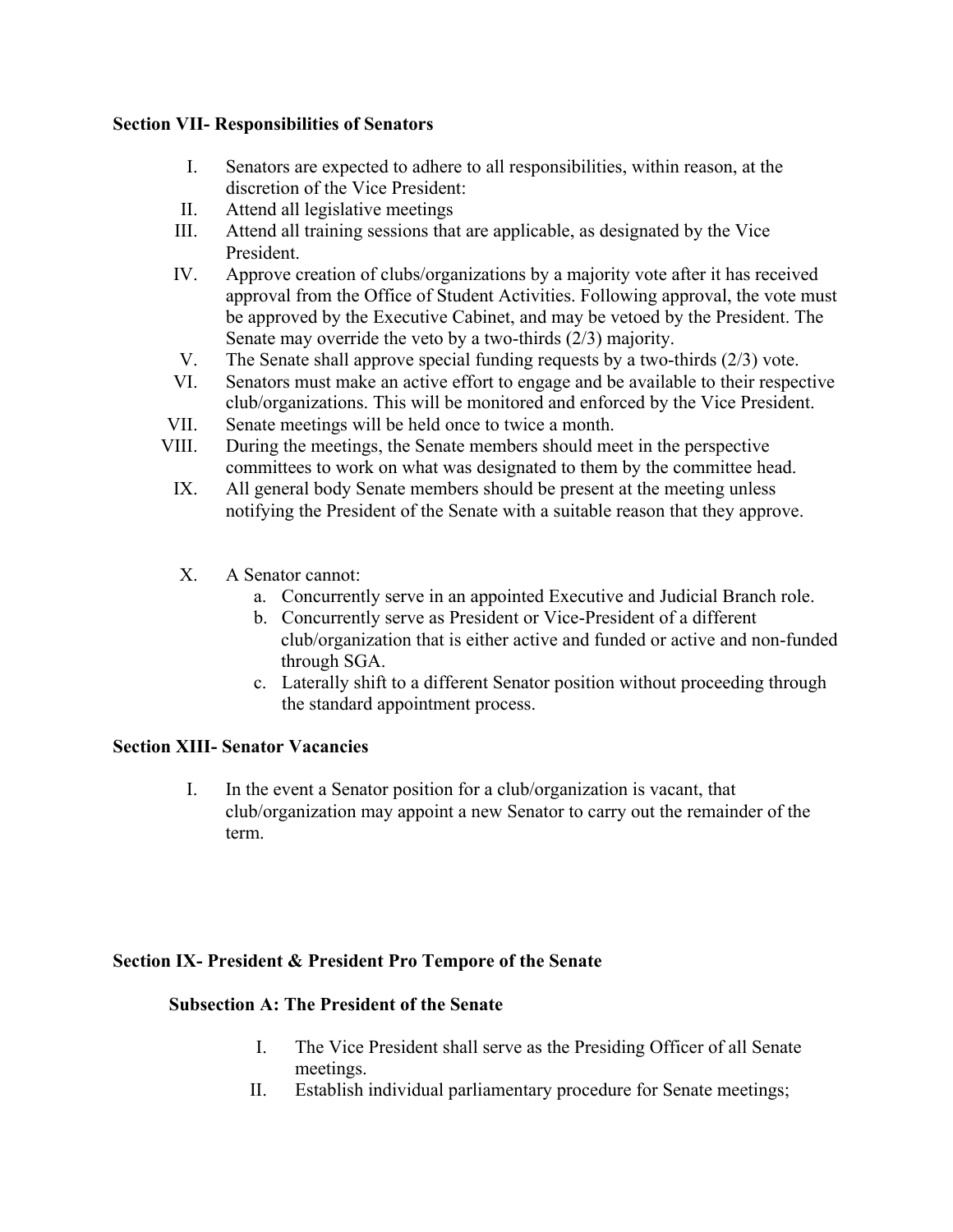- III. Decide on date, time, and location of all Senate meetings;
- IV. Establish general procedural rules for the Senate;
- V. Work in conjunction with the Director of Finance to oversee and coordinate Special Funding Requests;
- VI. Arrange for multiple guest speakers from faculty, staff, and community partners;
- VII. Maintain an accurate record of Senator's attendance to ensure there is good standing with SGA for allocation and remaining active.

## **Subsection B: The Senate President Pro Tempore**

- I. The Senate President Pro Tempore shall be a Senator elected by the majority of the Senate during the 2nd meeting of the Senate.
- II. The President Pro Tempore shall serve as Presiding Officer when the Vice President cannot preside over meetings.
- III. The President Pro Tempore shall serve other duties as directed by the Vice President.
- IV. If there is a vacancy in the position of President Pro Tempore, the Senate will select a new President Pro Tempore by a majority vote.

## **ARTICLE II** EXECUTIVE BRANCH

## **Section I- The Executive Cabinet**

- I. The SGA President shall serve as Chair of the Executive Cabinet.
- II. Responsible for initiating legislation from the House of Representatives, developing student policy, soliciting input from campus representatives, and performing tasks that develop from the duties of the Executive Branch.
- III. Each member of the Executive Cabinet will be held accountable for detailing
- IV. position updates at Executive Cabinet meetings. This includes but is not limited to:
	- a. meetings they have attended;
	- b. events they have planned;
	- c. events that they are in the process of planning;
	- d. as well as events that have happened.
	- e. There will also be a section addressing concerns that students have.
- V. The Executive Cabinet will be held accountable for attending bi-weekly meetings with the advisor to discuss tasks to accomplish and address student concerns that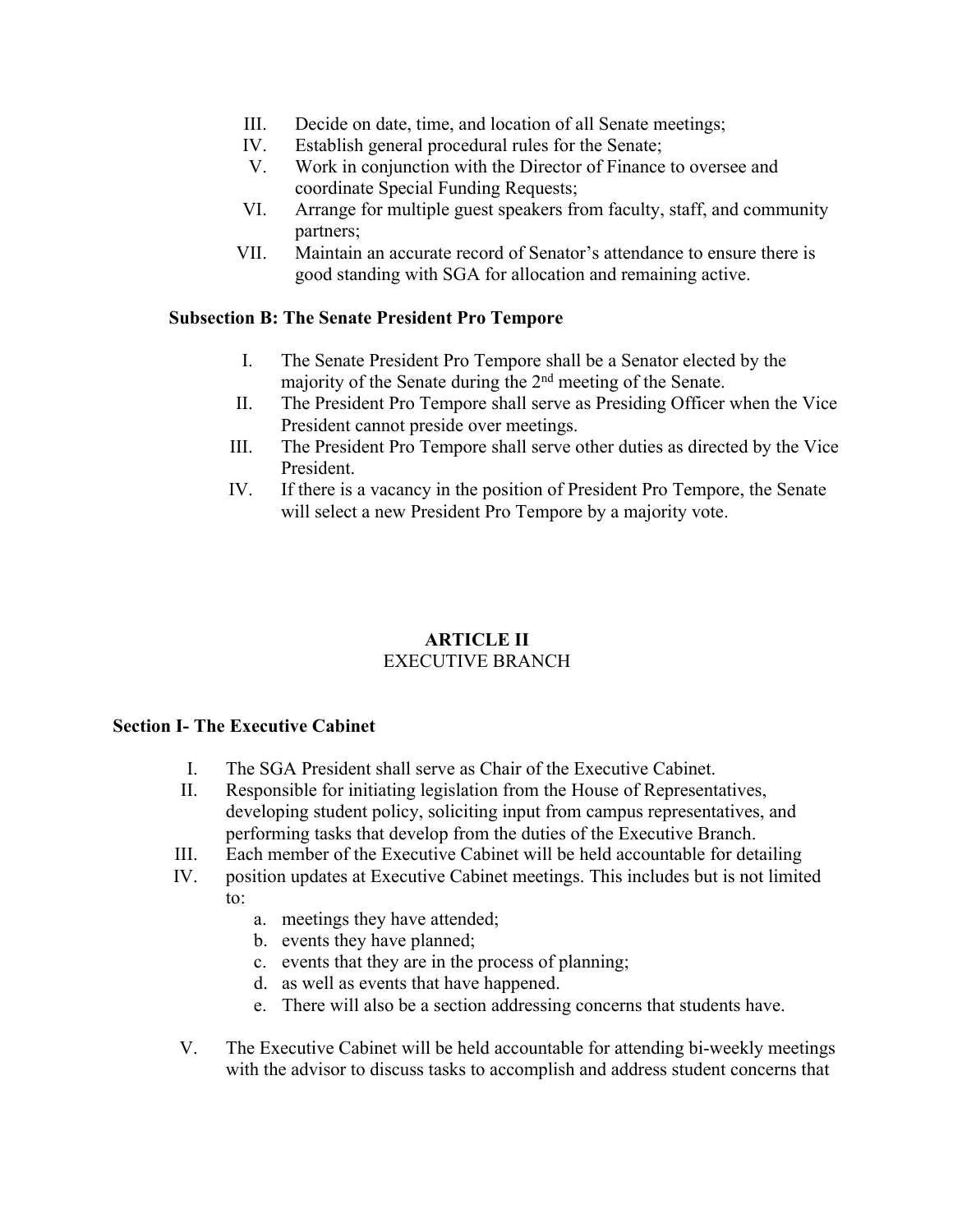have been gathered. The SGA President & Vice-President will meet the advisor weekly.

- VI. The Executive Cabinet will be expected to meet bi-weekly one-on-one with the SGA advisor to talk about the direction in which they are going with tasks related to their position.
- VII. The Executive Cabinet members will be held responsible for serving office hours mandated by the President of the SGA, including the Speaker of the House and Chief Justice.
- VIII. The Executive Cabinet will be responsible for attending retreats to help the organization grow and maintain its reputation within the Stevenson community.
- IX. The Executive Cabinet will be responsible for planning a general student body town hall meeting to occur as needed that addresses student concerns.
- X. Directors must be approved by a majority vote of the House of Representatives.
- XI. All decisions of the Executive Cabinet shall be decided by majority vote, and any tie shall be decided in favor of the SGA President.
- XII. The Executive Cabinet shall meet once a week at a time that is convenient for all members.
- XIII. All members should be present at the Executive Cabinet meetings unless the SGA President or Vice President is notified in advance with a suitable reason that they approve.
- XIV. Membership is as follows:
	- a. President
	- b. Vice President
	- c. Director of Public Relations & Alumni Outreach
	- d. Director of Finance
	- e. Director of Philanthropy
	- f. Director of Diversity & Inclusion
	- g. Freshman Class Representative
	- h. Sophomore Class Representative
	- i. Junior Class Representative
	- j. Senior Class Representative
	- k. Speaker of the House, ex-officio, non-voting member
	- l. Chief Justice, ex-officio, non-voting member
- XV. An Executive Cabinet member cannot:
	- a. Concurrently serve in a Legislative, Judicial, or an additional Executive Branch role.
	- b. Laterally shift to a different Executive position without proceeding through the standard appointment process.
- XVI. The SGA President may, at their discretion, select individuals to serve in positions not outlined by the bylaws to address the goals of their administrations. These individuals will serve as ex-officio, non-voting members.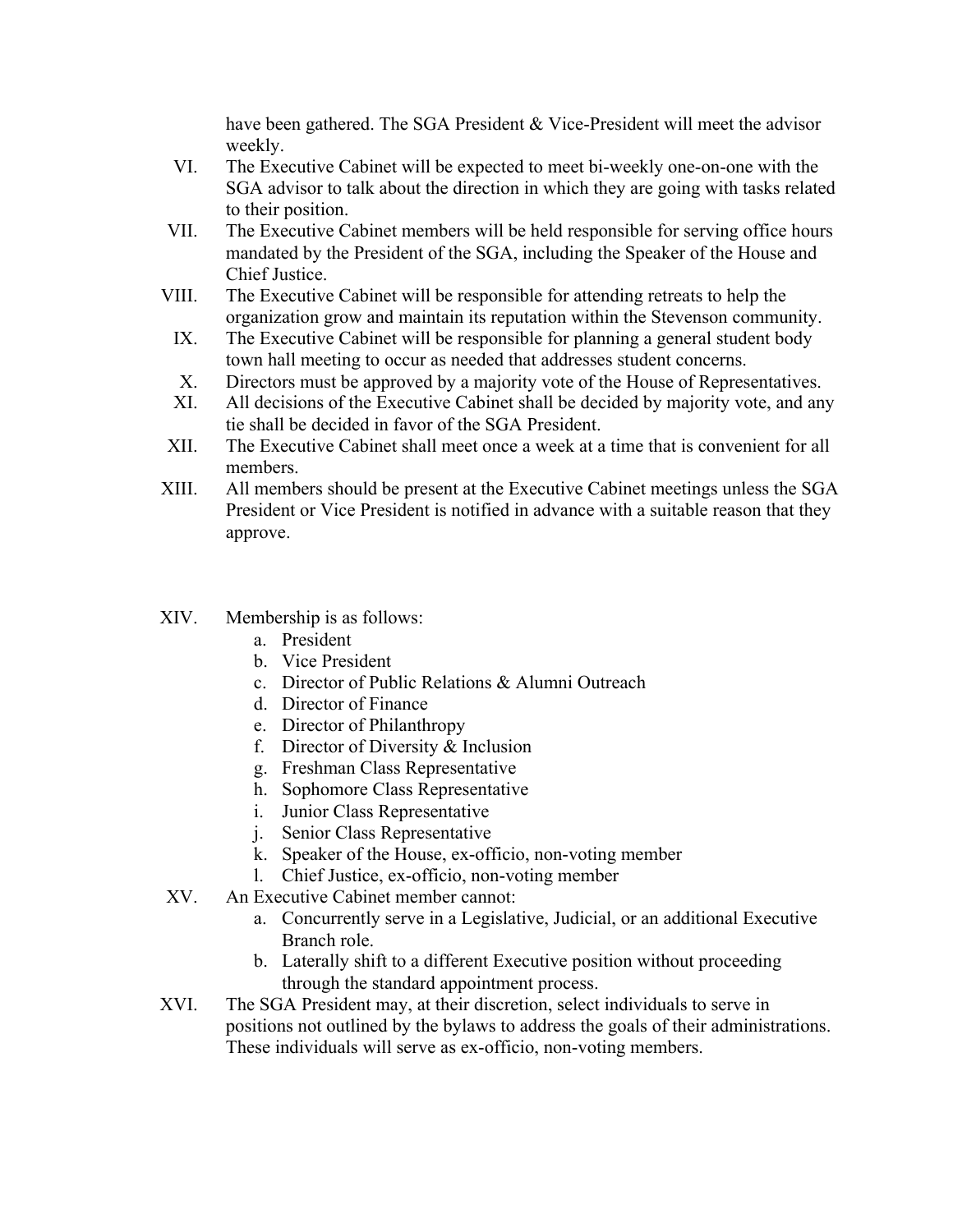## **Section II- Positions & Responsibilities**

## **Subsection A: The President**

- I. Preside over all SGA Executive Cabinet meetings.
- II. Review past SGA events to evaluate and improve them.
- III. Coordinate all SGA member duties.
- IV. Promptly respond to student inquiries and issues as needed.
- V. Communicate clearly with campus administration including campus departments.
- VI. Oversee student organizations/committees.
- VII. Execute the Constitution.
- VIII. Work with the Vice President, Director of Finance, and advisor(s) to establish budget for the year.
	- IX. Create procedures and rules to carry out business of the Executive Cabinet.
	- X. Appoint any vacancies of Vice President and Chief Justice for House approval.
- XI. To call a special meeting of the Executive Cabinet when deemed necessary, or when petitioned by two-thirds (2/3) of the Executive Cabinet.
- XII. Meet with the President of the University and Vice President of Student Affairs at least monthly.
- XIII. Serve as a voting member on the Alumni Association Board.
- XIV. Represent SGA at campus functions as necessary.

## **Subsection B: Vacancy**

- I. In the event of a vacancy of the President, the following shall take place:
	- **a.** The President must notify the Executive Cabinet, Speaker, and Chief Justice.
	- **b.** The Vice President will assume the role of Acting President for the remainder of the term. The Senate President Pro Tempore shall serve as President of the Senate until a Vice President is appointed.
	- **c.** In the event there is no Vice President to assume the role of Acting President, the Speaker shall convene a special session of the House of Representatives no less than a week after the vacancy. The House of Representatives shall elect a member of the Executive Cabinet or House to serve as the new President by a two-thirds (2/3) majority for the remainder of the term

# **Subsection B: The Vice President**

- I. Serve as acting SGA President in the President's absence.
- II. Must hold two town hall meetings each semester and report to the executive cabinet.
- III. Assist the president in shared SGA duties.
- IV. Work with the President, the Director of Finance, the Advisors to establish allocation for the academic year.
- V. Represent SGA at campus functions as necessary.
- VI. Serve as the President of the Senate.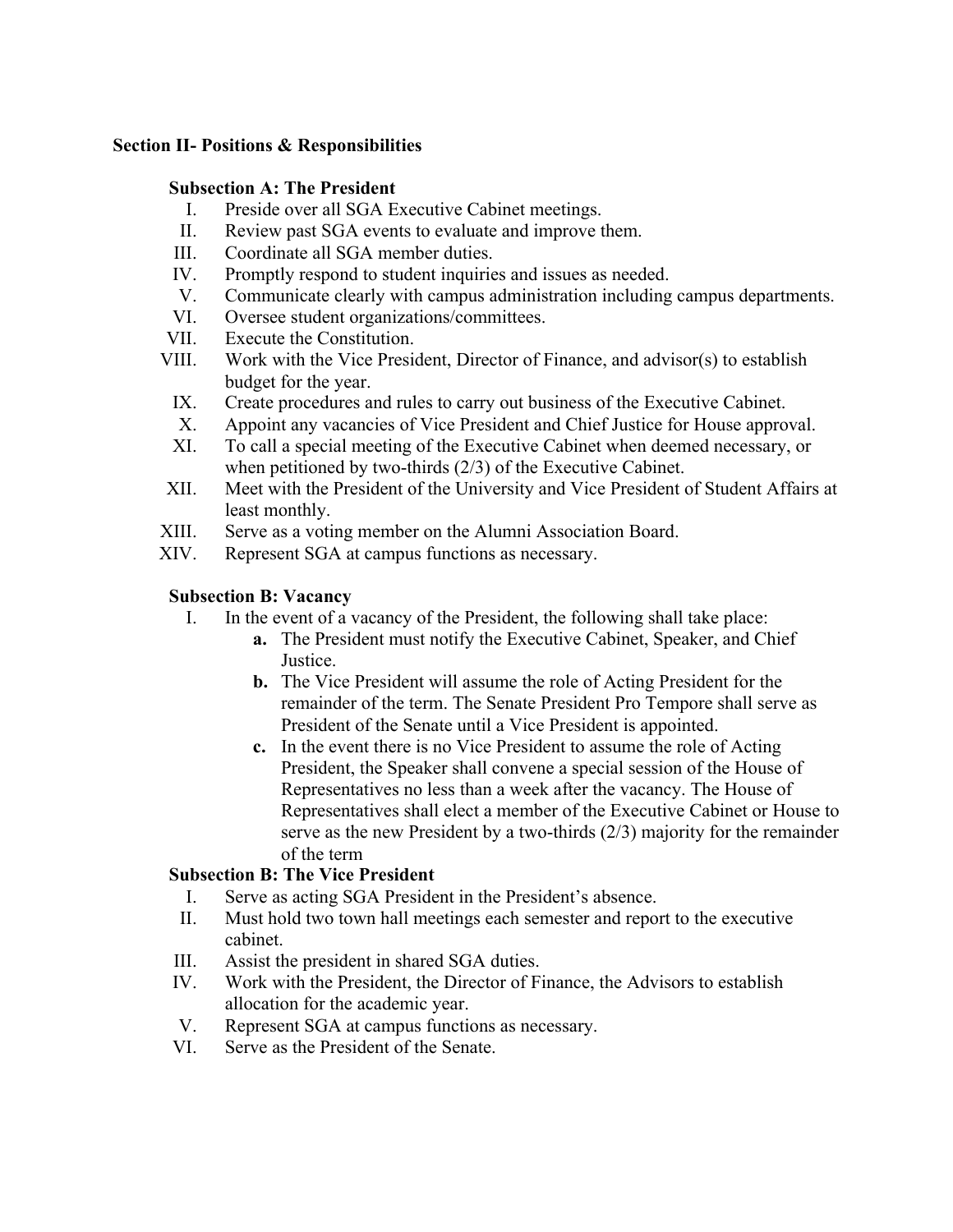## **Subsection C: Vacancy**

- II. In the event of a vacancy of the Vice President, the following shall take place:
	- **d.** The Vice President must notify the Executive Cabinet, Speaker, and Chief Justice.
	- **e.** The President will appoint a new Vice President to be approved by the House of Representatives. The Senate President Pro Tempore shall assume the role of Presiding Officer of the Senate until a new Vice President is chosen.
	- **f.** In the event the President cannot appoint a new Vice President, the Executive Cabinet shall have a vacancy of the Vice President until one can be nominated and approved, or until the next election.

## **Subsection D: Directors & Class Representative**

- I. Public Relations & Alumni Outreach Director:
	- a. Collaborate to create publicity for and advertise events to the campus.
	- b. Serve as an administrator for all social media platforms including the website.
	- c. Distribute all digital marketing to social media sites, plasma screens, and SU Portal.
	- d. Create informative and entertaining videos to enhance the SGA.
	- e. Create marketing plans and enact them to promote the values and mission of the SGA.
	- f. Assist members of the Executive Cabinet with marketing plans and advertisement of specific events.
	- g. Act as an SGA representative in campus meetings and specialized committee meetings when available.
	- h. Serve on the Alumni Association Board, which requires:
	- i. Completing new member orientation;
	- j. Attending all board meetings and alumni events; and
	- k. Serving on the engagement committee and attending committee meetings .
	- l. Involve alumni in SGA events, initiatives, and service projects.
	- m. Act as a liaison between alumni and students.
- II. Finance Director
	- a. Coordinate and oversee the Special Funding Request process and Budget allocation process through the Senate or Executive Cabinet when the Senate cannot meet.
	- b. Maintain a current outline of and plan for the SGA related budgets.
	- c. Work with the President, the Vice President, and the advisors to establish all allocation for the academic year.
	- d. Act as an SGA representative in campus meetings and specialized committee meetings when available.
	- e. Update Allocation and Special Funding request forms when necessary.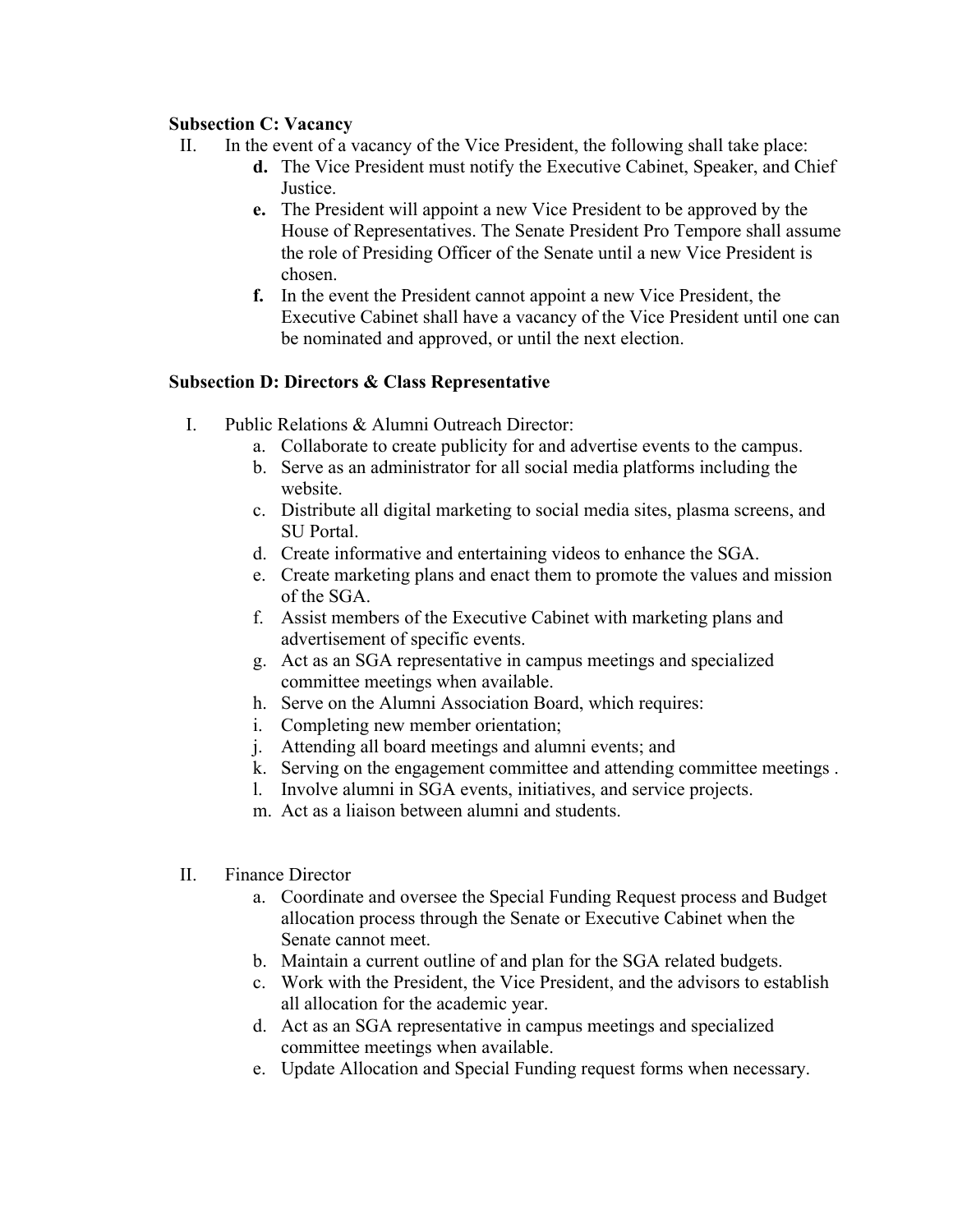- III. Philanthropy Director
	- a. Evaluate opportunities for service projects and plan for the semester.
	- b. Coordinate at least two service events each semester.
	- c. Serve as the Chair for the Philanthropy Service Committee of the Senate and assist them in carrying out fundraisers and special events.
	- d. Serve as the Relay for Life team captain.
	- e. Assist clubs and Senate Committees with their various service events and activities as necessary.
	- f. Maintain an ongoing list of needs and services in the community and distribute opportunities for community service monthly to club officers.
	- g. Act as an SGA representative in campus and specialized Committee meetings when available.
- IV. Diversity & Inclusion Director:
	- a. Serve as a liaison between the SGA and the Center of Diversity and Inclusion (the "CDI").
	- b. Work with the CDI to help enhance and provide inclusive practices.
	- c. Serve as Chairperson of the Diversity and Inclusion Committee of the Senate, to empower students to serve the student body, and advocate for policy changes within the University.
	- d. Work with members and Executive Boards of diverse student organizations to understand and meet the dynamic and evolving needs of the students.
- V. Class Representative

## **Senior Class Representative**

- a. Chair the Senior Class Committee, preside over all Class Committee meetings and establish a hierarchy within the Council as needed.
- b. Assist seniors with fundraising throughout the year for the class.
- c. Fundraise throughout the year to have a secure budget in order to plan grad week.
- d. Formulate ideas for educational events that will help seniors with the transition from college to the professional environment.
- e. Plan baccalaureate to represent the graduating class.

## **Junior Class Representative**

- a. Chair the Junior Class Committee, preside over all Class Committee meetings and establish a hierarchy within the Council as needed.
- b. Address the concerns of the Junior class population.
- c. Contribute to Homecoming week.
- d. Plan a large-scale spring semester event.

## **Sophomore Class Representative**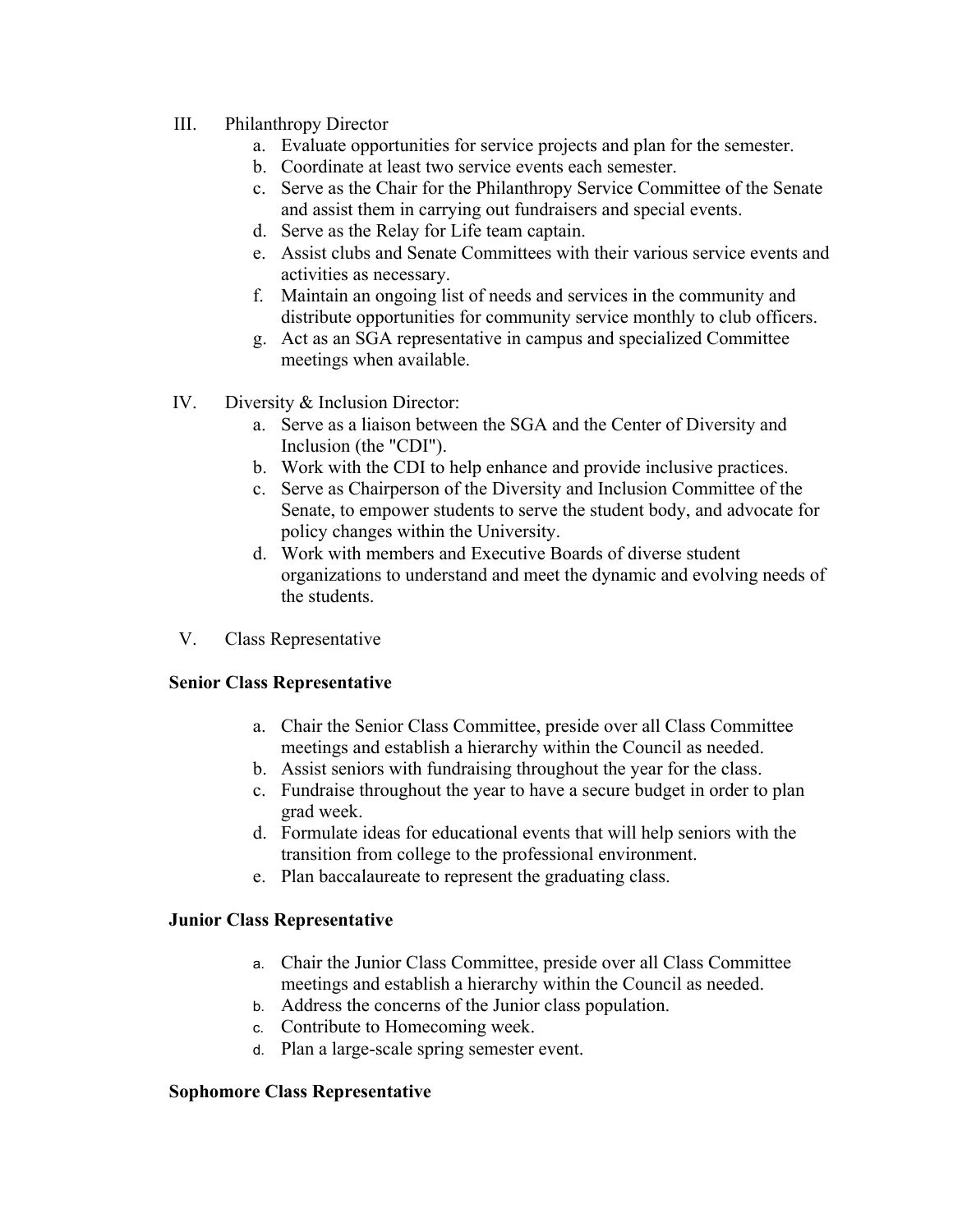- a. Chair the Sophomore Class Committee, preside over all Class Committee meetings, and establish a hierarchy within the Council as needed.
- b. Address the concerns of the sophomore class population.
- c. Contribute to Homecoming week.
- d. Plan a Sophomore Class event.
- e. Act as Freshman Class Representative until one is elected.

## **Freshman Class Representative**

- a. Chair the Freshman Class Committee, preside over all Class Committee meetings, and establish a hierarchy within the Council as needed.
- b. Assist Sophomore, Junior, and Senior Class Committees with homecoming as needed in the fall semester and plan Spring Fling in the spring semester.
- c. Join the Executive Cabinet immediately upon election.
- d. Address the concerns of the Freshman class population.

## **Subsection E: Vacancy**

- I. In the event of a vacancy of any of the Director positions, the President shall appoint a new director to be nominated and approved by a majority vote of the House of Representatives.
- II. In the event a Class Representative position is vacant, the Judicial Board will open applications no less than 2 weeks after the vacancy (unless the vacancy window falls into an election for said position) and submit up to two names for the respective position to be voted on and approved by the House of Representatives by a majority vote.

## **ARTICLE III** JUDICIAL BRANCH

## **Section I- Membership of The Judicial Board**

- I. The membership of the Judicial Board shall consist of:
	- a. The Chief Justice
	- b. Even number of Associate Justices

## **Section II- Duties of The Judicial Board**

I. Interpret the Constitution and Bylaws of the Student Government Association.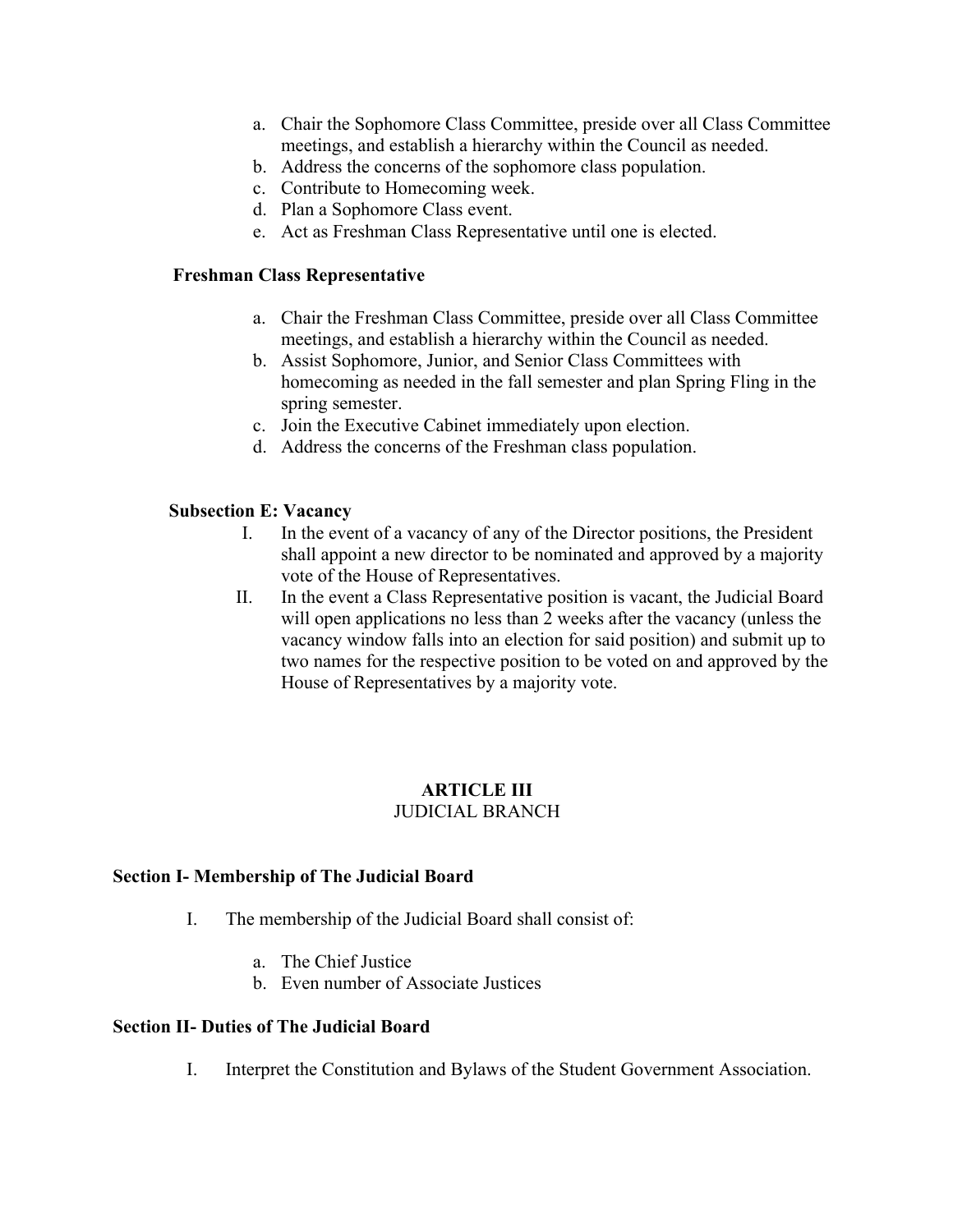- II. Have the power of judicial review over actions of the Executive Cabinet, House of Representatives, and Senate.
- III. Head and adjudicate all cases of appeal concerning elections and qualifications for candidacy.
- IV. Establish general procedural rules and ethical considerations for the Judicial Council.
- V. Act as the elections committee for elections.
- VI. Enact and review the Election Guidelines for candidates.
- VII. Review all Constitutional amendments before the Senate's vote.
- VIII. Enforce the voting bylaws
- IX. Take appropriate action, in accordance with the attendance policy, against those who have been brought up for review.
- X. Meet no less than twice a month.

# **Section III- Duties of The Chief Justice**

- I. Serve as the head of the Judicial Branch.
- II. Oversee the SGA Constitution.
- III. Record and post all minutes of the SGA Executive Cabinet meetings.
- IV. Print and distribute weekly meeting minutes to the Executive Cabinet.
- V. Maintain an accurate record of the officers' attendance at meetings and activities and report this to the SGA President.
- VI. Act as SGA representative in campus meetings and specialized committee meetings when available.
- VII. Learn and implement parliamentary procedure throughout the SGA.
- VIII. Have an outstanding sense of ethics and strive to remain neutral throughout
- IX. voting processes and discussion of issues.
- X. Have an outstanding sense of professionalism and keep meetings on task and productive.

# **Section IV- Duties of The Associate Justice**

- I. Serve directly under the supervision of the Chief Justice
- II. The Associate Justices are selected from the applicant pool during the senate application period by the Chief justice.
- III. The senior most Assistant Justice may chair meetings of the Judicial Council in the absence of the Chief Justice
- IV. The senior most Assistant Justice may serve as Acting Chief Justice, upon the resignation or impeachment of the Chief Justice, until a new Chief Justice is elected by the Judicial Council and approved by the Senate.
- V. One designated member of the council shall record all minutes of the Judicial Council.
- VI. Perform other duties as designated by the Chief Justice.

# **Section V- Vacancies**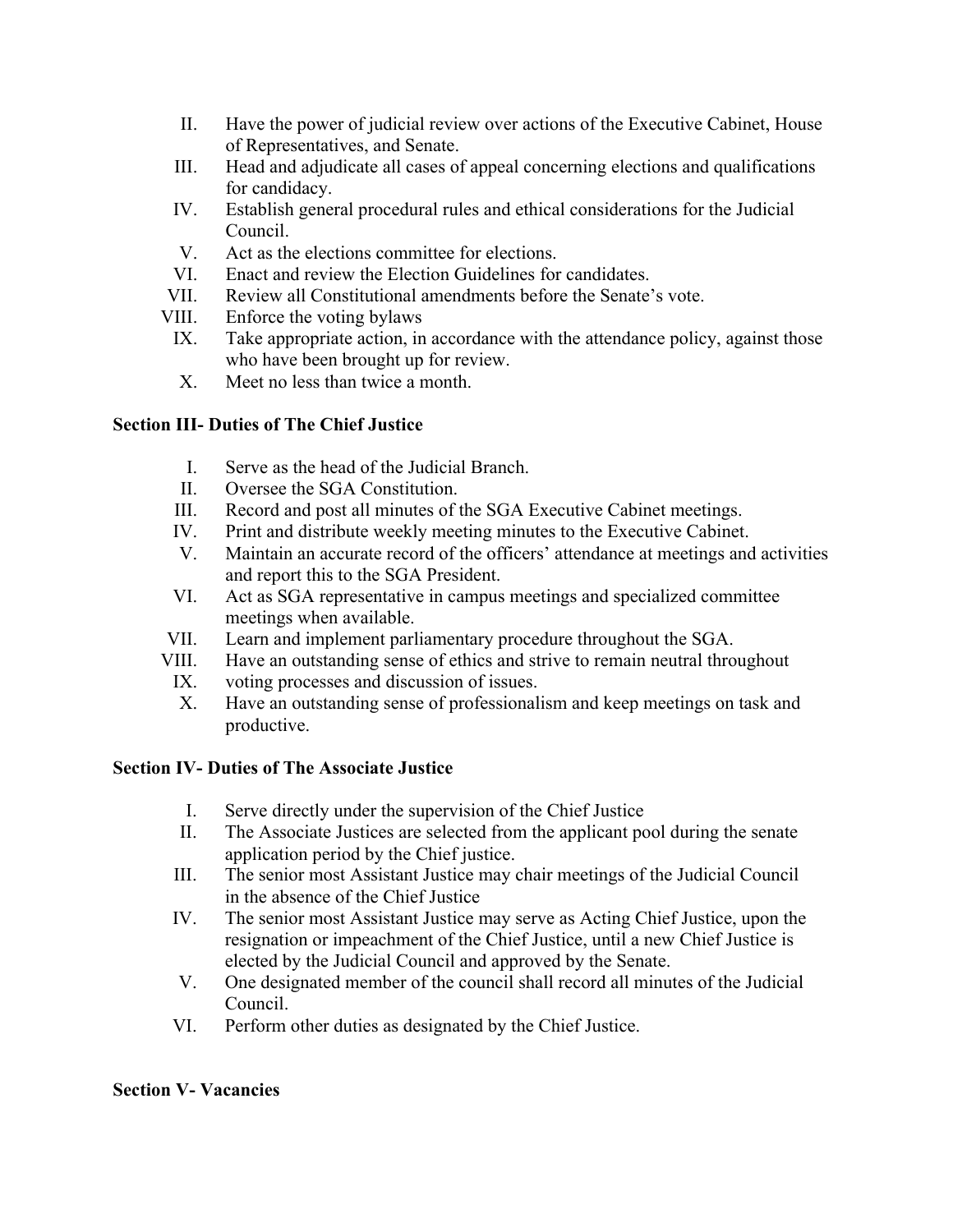- I. In the event there is a vacancy in the office of Chief Justice, the President will appoint an Associate Justice to be nominated. This nominee must receive approval from the House of Representatives by a two-thirds (2/3) vote.
- II. In the event there is a vacancy in the position of Associate Justice, the Chief Justice will appoint a student to be considered a nominee. This nominee must receive approval from the House of Representatives by a two-thirds (2/3) vote.\

## **ARTICLE IV ELECTIONS**

## **Section I- Procedure**

- I. All elections shall be governed by the Judicial Board. The Judicial must lay out a plan prior to each election and present it to each branch.
- II. This plan shall be submitted to the Executive Cabinet and House of Representatives for majority approval no later than 4 weeks prior to general elections.
- III. All special elections shall be determined by the Judicial Board.

#### **ARTICLE V** IMPEACHMENT

## **Section I- Impeachment Procedures**

- I. The Judicial Board must assume all impeachment charges brought forth by the House of Representatives.
- II. The Board shall then hold a hearing to determine the validity of charges brought forth.
- III. If a member is impeached & removed, they cannot seek office in any branch of SGA for their remainder as a student at Stevenson University.
- IV. The procedure is as follows:
	- a. The Judicial Board shall determine a date to hold the hearing where the accused shall serve as the "Defense" and the House Speaker shall choose a House manager to serve as "Prosecution."
	- b. The Judicial Board will determine an outline as to how the hearing will be held that will be agreed by both the Prosecution and Defense.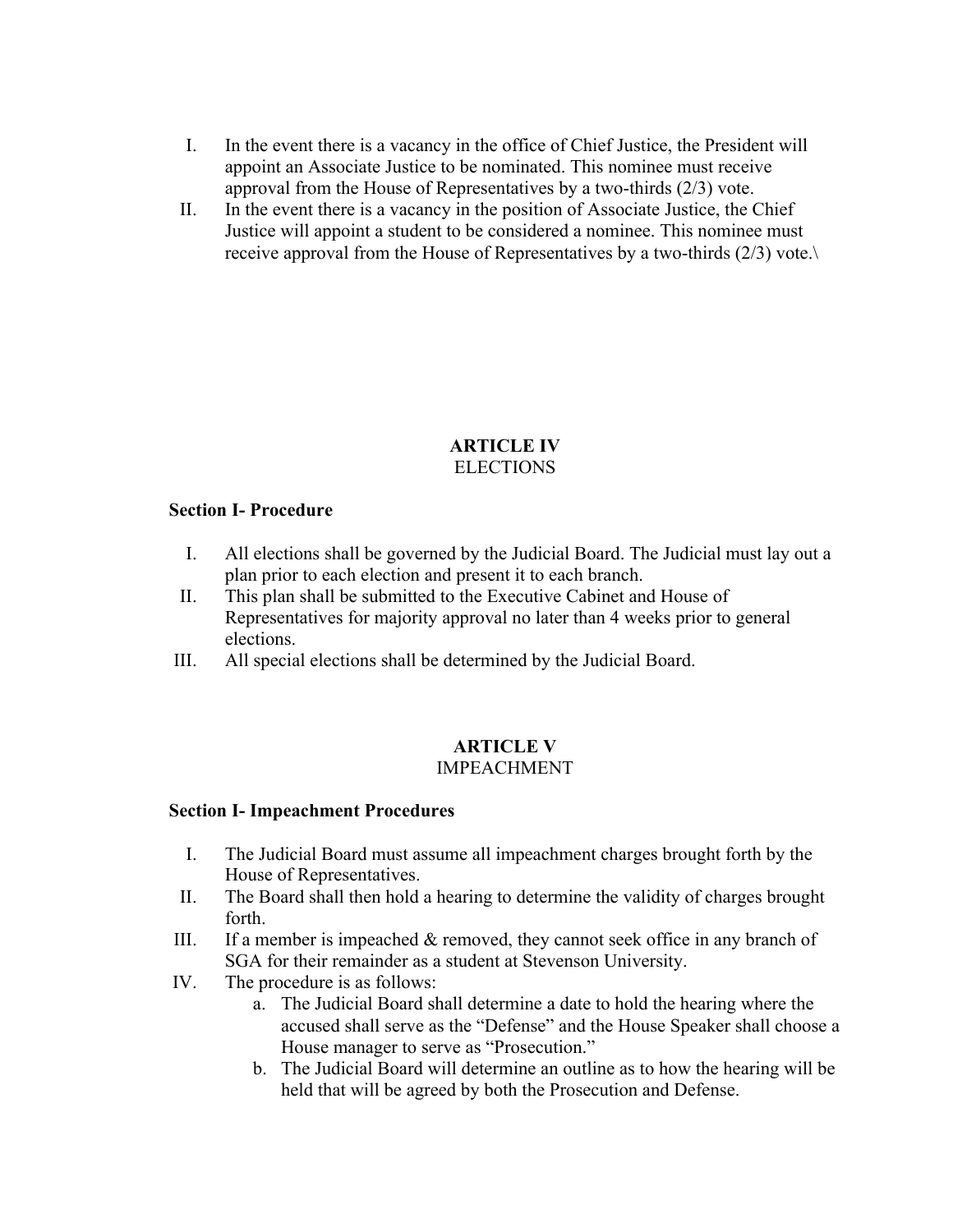c. After the hearing, the Board shall vote, and its verdict is final.

# **ATICLE VI**

# FINANCES & FEES

#### **Section I. Funding Requests & Fines**

1. When reviewing requests for special funding, the Executive Board shall take into consideration the following:

a. The attendance record of the club's representative,

b. Whether the fines assessed for absence contributed to the budget shortage; and

c. Whether the club could host their remaining events with their current budget.

2. Any club deemed to be not in good standing (whose representative has missed three or more meetings in a semester without proper notice or excuse) is barred from applying for additional funding from the Executive Board for that semester and must meet their event requirements or face losing funding entirely.

3. Clubs who are not allotted funding from SGA are not subject to fines, but are, however, subject to suspension from special funding at the discretion of the Executive Board, not to exceed one semester.

4. Fines for absence from Senate meetings without proper notice or excuse shall be assessed in the following manner:

a. For the first offense, a formal warning shall be issued.

b. For every subsequent offense, the club shall be fined in a pattered interval which starts at 2% of the club's beginning budget and increases by 2 percentage points for every additional missed meeting, resetting at the end of each semester.

- Club Budget Absence First Second Third Absence Absence Absence  $(4%)$  $(6%)$ Fourth  $(8\%)$ 1000 Warning \$40 Fine \$60 Fine \$80 Fine 500 Warning \$20 Fine \$30 Fine \$40 Fine 250 Warning \$10 Fine \$15 Fine \$20 Fine 100 Warning \$4 Fine \$6 Fine \$8 Fine
- c. Examples of Club Fines:

#### **Section II- Allocation**

1. Process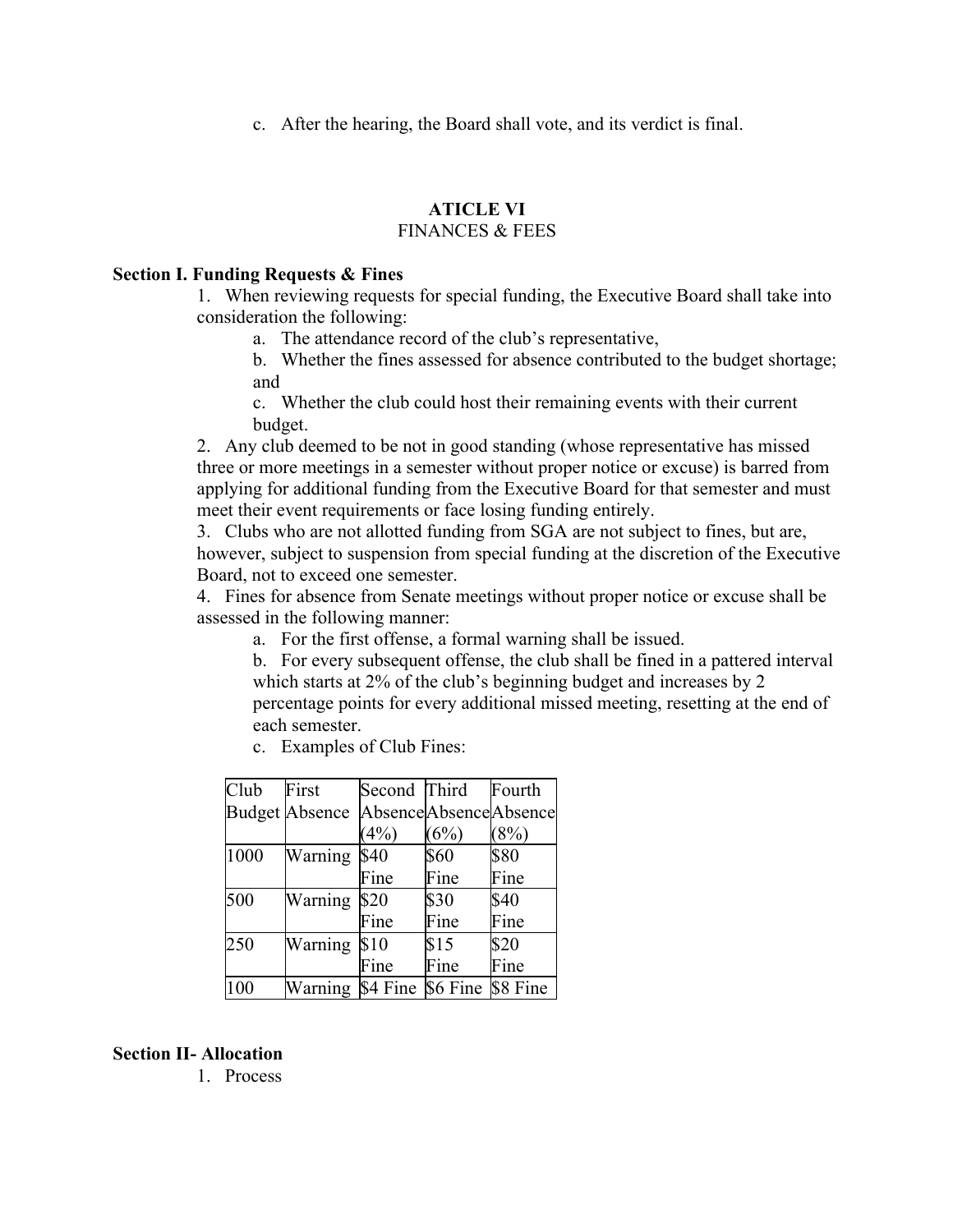a. Clubs and Organizations seeking to receive an allocated budget will submit an online form by the designated date set by the Student Government Association.

b. All allocation request forms will be reviewed by the financial committee after the submission time is over to ensure that clubs are requesting a budget that does not violate any restrictions. The financial committee will also apply any fees incurred by clubs. Clubs will be contacted by email if there are any questions, stipulations or changes in their allocation request.

c. Once reviewed and approved, the allocation request will be voted on by the Student Government Association's President, Vice President, Speaker of the Senate, and Director of Finance. The Advisors of the Student Government will also sit in on the meeting as advisors.

2. Procedure

a. A fine of \$50 will be applied for every day that the form is late. If a club fails to submit a budget allocation request before the allocation voting meeting, the club in question will not have a budget for the following semester.

b. Clubs should plan for not having any budget rollover from semester to semester. Any money in a club account that is fundraised will rollover. Money from SGA will be subject to the SGA rollover policy.

c. For accounting purposes, SGA will assume that the money spent by a club is prioritized to be fundraised money first, unless specified by the club. It is the club's responsibility to follow up with student activities for each purchase.

> i.Ex. If a club fundraised \$500 and was given a budget of \$500 for the semester and the end budget balance was \$200, SGA will assume that the club spent their fundraised money first and the \$200 left was the contribution of SGA and will be subject to the rollover policy unless specified by club. (Edit to fit new reasoning)

#### 3. Policies

a. Meet all requirements for active and funded groups

b. Clubs cannot request money for conferences

c. Clubs cannot request money for personal club member apparel or swag including name tags.

#### **Section III- Class Allocation**

1. Allocation:

a. Class council budgets will be allocated the base amount of \$1000 annually.

b. Additionally, each class council will be given funding with a ratio per student at the beginning of the first day of classes in the fall.

> i.Freshman Class Council will receive \$1.00 per student in the freshman class

ii.Sophomore Class Council will receive \$1.30 per student in the sophomore class